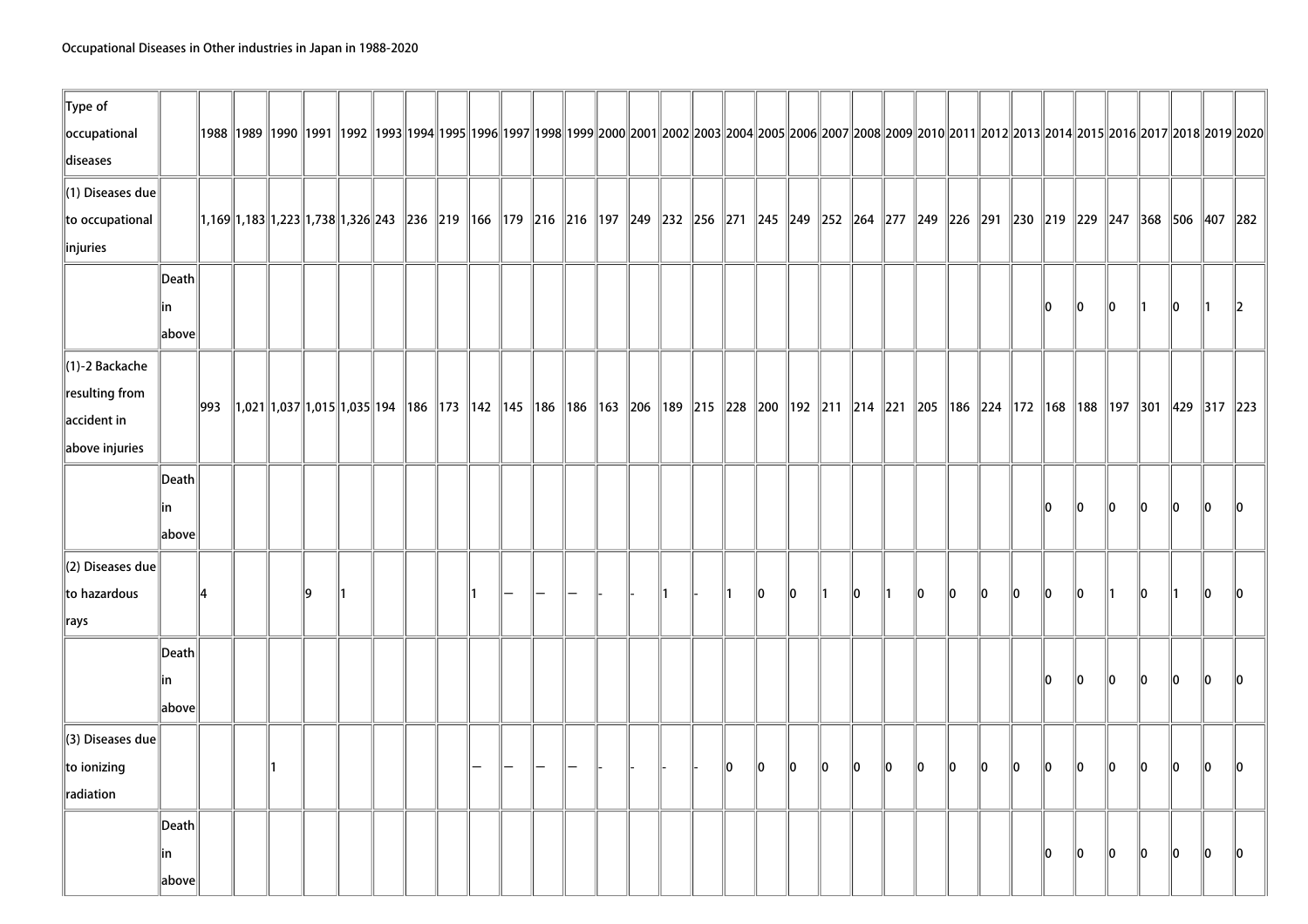| $\parallel$ (4) Diseases due |                                  |     |             |    |                 |     |                |                |          |                |               |                |    |                |     |     |            |                |                |        |          |          |                |            |                |                |                |                |               |                |               |               |                  |     |
|------------------------------|----------------------------------|-----|-------------|----|-----------------|-----|----------------|----------------|----------|----------------|---------------|----------------|----|----------------|-----|-----|------------|----------------|----------------|--------|----------|----------|----------------|------------|----------------|----------------|----------------|----------------|---------------|----------------|---------------|---------------|------------------|-----|
| to abnormal                  |                                  |     |             |    |                 |     |                |                |          |                |               |                |    |                |     |     |            |                |                |        |          |          |                |            |                |                |                |                |               |                |               |               |                  |     |
| atmospheric                  |                                  |     |             |    |                 | 12  |                |                |          | $\ 2\ $        | $-$           | 2              | 2  | ∥1             |     | 11. | ∥1         | $\parallel$ 2  | $\ 2\ $        | 5      | 10       | 10       | 10             | 10         | 10             | 10             | $\parallel$ 0  | $\parallel$ 0  | 10            | 10             | 10            | 10            | $\parallel$ 2    | 10  |
| pressure                     |                                  |     |             |    |                 |     |                |                |          |                |               |                |    |                |     |     |            |                |                |        |          |          |                |            |                |                |                |                |               |                |               |               |                  |     |
|                              | $\left\vert$ Death $\right\vert$ |     |             |    |                 |     |                |                |          |                |               |                |    |                |     |     |            |                |                |        |          |          |                |            |                |                |                |                |               |                |               |               |                  |     |
|                              | in                               |     |             |    |                 |     |                |                |          |                |               |                |    |                |     |     |            |                |                |        |          |          |                |            |                |                |                | 10             | 10            | $\ 0\ $        | 10            | 10            | 10               | ۱O  |
|                              | $\ $ above $\ $                  |     |             |    |                 |     |                |                |          |                |               |                |    |                |     |     |            |                |                |        |          |          |                |            |                |                |                |                |               |                |               |               |                  |     |
| $\ $ (5) Diseases due        |                                  |     |             |    |                 |     |                |                |          |                |               |                |    |                |     |     |            |                |                |        |          |          |                |            |                |                |                |                |               |                |               |               |                  |     |
| to abnormal                  |                                  | 107 | $\ 119\ 81$ |    | $\parallel$ 174 | 158 | $\parallel$ 12 | $\parallel$ 15 | $\ 25\ $ | $\parallel$ 11 | $\parallel$ 4 | $\parallel$ 10 | 10 | $\parallel$ 14 | ∥19 | 16  | $\vert$ 11 | $\parallel$ 32 | $\parallel$ 34 | $\ 28$ | $\ 25\ $ | $\ 22\ $ | $\parallel$ 17 | $\vert$ 65 | $\parallel$ 33 | $\parallel$ 42 | $\parallel$ 73 | $\parallel$ 55 | $\ 62\ $      | 49             | 64            |               | ∥195 ∥140 ∥144   |     |
| temperature                  |                                  |     |             |    |                 |     |                |                |          |                |               |                |    |                |     |     |            |                |                |        |          |          |                |            |                |                |                |                |               |                |               |               |                  |     |
|                              |                                  |     |             |    |                 |     |                |                |          |                |               |                |    |                |     |     |            |                |                |        |          |          |                |            |                |                |                |                |               |                |               |               |                  |     |
|                              | $\vert$ Death $\vert$            |     |             |    |                 |     |                |                |          |                |               |                |    |                |     |     |            |                |                |        |          |          |                |            |                |                |                |                |               |                |               |               |                  |     |
|                              | in                               |     |             |    |                 |     |                |                |          |                |               |                |    |                |     |     |            |                |                |        |          |          |                |            |                |                |                | ∥1             | $\ 9\ $       | $\parallel$ 1  | $\parallel$ 3 | $\vert$ 6     | $\ 6\ $          | 12  |
|                              | above                            |     |             |    |                 |     |                |                |          |                |               |                |    |                |     |     |            |                |                |        |          |          |                |            |                |                |                |                |               |                |               |               |                  |     |
| $\ $ (5)-2 Heat              |                                  |     |             |    |                 |     |                |                |          |                |               |                |    |                |     |     |            |                |                |        |          |          |                |            |                |                |                |                |               |                |               |               |                  |     |
| stroke in above              |                                  |     |             |    |                 |     |                |                |          |                |               |                |    |                |     |     |            |                |                |        |          |          |                |            |                |                |                | 46             | 59            | $\parallel$ 44 | 58            |               | ∥190 ∥133 ∥141 ∣ |     |
| abnormal                     |                                  |     |             |    |                 |     |                |                |          |                |               |                |    |                |     |     |            |                |                |        |          |          |                |            |                |                |                |                |               |                |               |               |                  |     |
| temperature                  |                                  |     |             |    |                 |     |                |                |          |                |               |                |    |                |     |     |            |                |                |        |          |          |                |            |                |                |                |                |               |                |               |               |                  |     |
|                              | $\vert$ Death $\vert$            |     |             |    |                 |     |                |                |          |                |               |                |    |                |     |     |            |                |                |        |          |          |                |            |                |                |                |                |               |                |               |               |                  |     |
|                              | in                               |     |             |    |                 |     |                |                |          |                |               |                |    |                |     |     |            |                |                |        |          |          |                |            |                |                |                | 11             | 8             | $\parallel$ 1  | $\parallel$ 3 | $\parallel$ 5 | 16               | 12  |
|                              | $Vert$ above $  $                |     |             |    |                 |     |                |                |          |                |               |                |    |                |     |     |            |                |                |        |          |          |                |            |                |                |                |                |               |                |               |               |                  |     |
| $\ $ (6) Ear diseases        |                                  |     |             |    |                 |     |                |                |          |                |               |                |    |                |     |     |            |                |                |        |          |          |                |            |                |                |                |                |               |                |               |               |                  |     |
| due to noise                 |                                  | 11  |             |    |                 |     |                |                |          | -              | -             |                |    | ∥1             |     |     | 11         | 10             | 10             | llo.   | 10       | 10       | 10             | 10         |                |                | 10             | 11             | 10            | llo.           |               |               | $\mathbb{I}2$    |     |
|                              | $\vert$ Death                    |     |             |    |                 |     |                |                |          |                |               |                |    |                |     |     |            |                |                |        |          |          |                |            |                |                |                |                |               |                |               |               |                  |     |
|                              |                                  |     |             |    |                 |     |                |                |          |                |               |                |    |                |     |     |            |                |                |        |          |          |                |            |                |                |                | $\ 0\ $        | $\ 0\ $       | $\ 0\ $        | $ 0\rangle$   | $\ 0\ $       | 10               | ll0 |
|                              | in<br>$\ $ above $\ $            |     |             |    |                 |     |                |                |          |                |               |                |    |                |     |     |            |                |                |        |          |          |                |            |                |                |                |                |               |                |               |               |                  |     |
|                              |                                  |     |             |    |                 |     |                |                |          |                |               |                |    |                |     |     |            |                |                |        |          |          |                |            |                |                |                |                |               |                |               |               |                  |     |
| $\ $ (7) Diseases due        |                                  |     |             |    |                 |     |                |                |          |                |               |                |    |                |     |     |            |                |                |        |          |          |                |            |                |                |                |                |               |                |               |               |                  |     |
| to factors other             |                                  | 13  |             | ∥1 | ∥1              | 13  |                | $\ 2\ $        |          | —              | $-$           | 14             | 14 | ∥1             |     |     | 13         | ∥1             | 13             | 10     | ∥1       | 10       | 14             | 10         |                | 110            | 14             | $\parallel$ 3  | $\parallel$ 1 | $\ 2\ $        | $\parallel$ 3 | $\parallel$ 1 | $\parallel$ 7    | 17  |
| than (2) to (6)              |                                  |     |             |    |                 |     |                |                |          |                |               |                |    |                |     |     |            |                |                |        |          |          |                |            |                |                |                |                |               |                |               |               |                  |     |
|                              | $\vert$ Death                    |     |             |    |                 |     |                |                |          |                |               |                |    |                |     |     |            |                |                |        |          |          |                |            |                |                |                |                |               |                |               |               |                  |     |
|                              | in                               |     |             |    |                 |     |                |                |          |                |               |                |    |                |     |     |            |                |                |        |          |          |                |            |                |                |                | 10             | 10            | $\parallel$ 0  | 10            | 10            | 10               | 10  |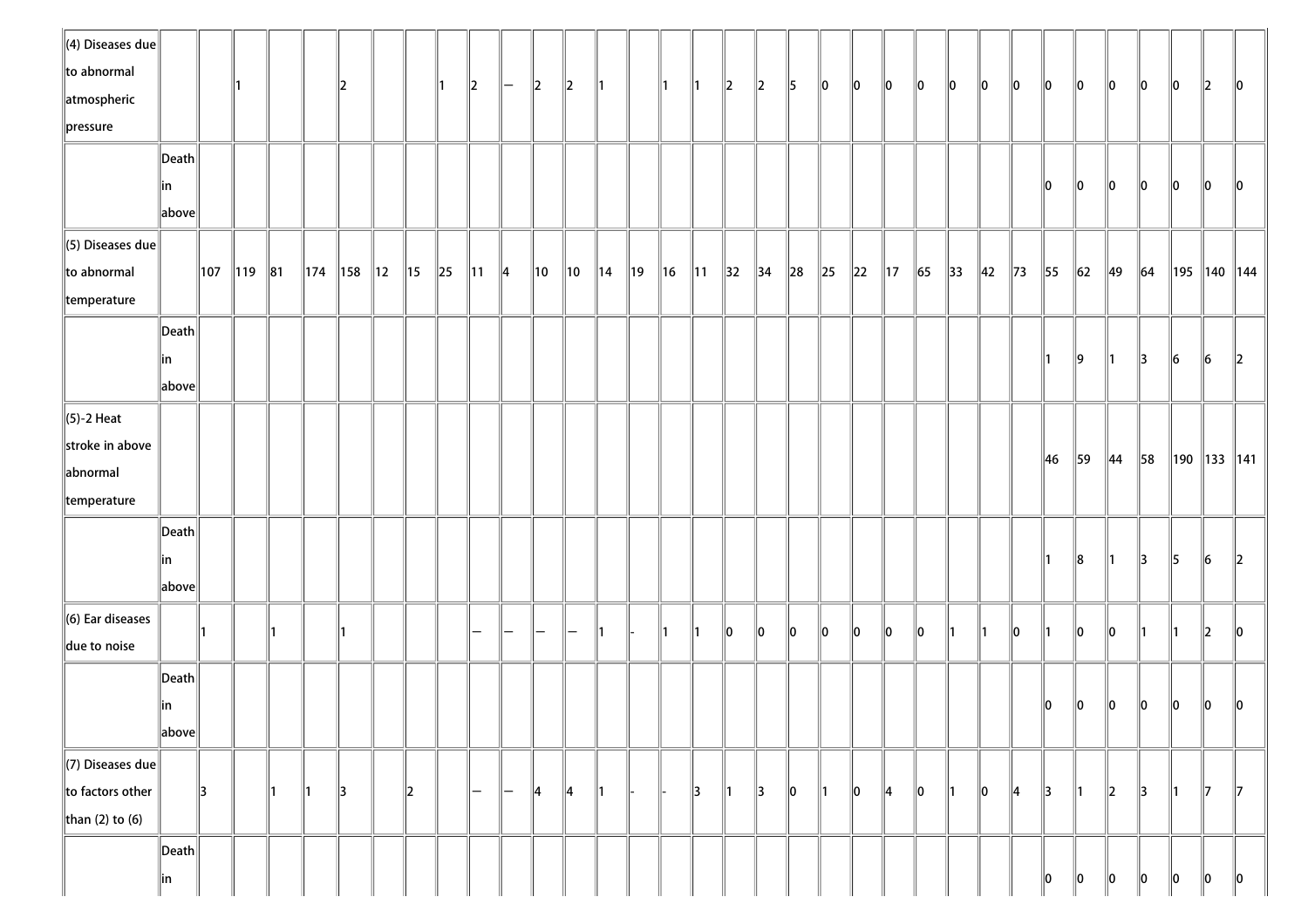|                          | $\ $ above $\ $                        |          |                |                |                |                |           |         |         |    |         |               |               |         |               |         |                |                |                |               |           |                |                |                |               |               |               |               |    |         |                |                |         |                |
|--------------------------|----------------------------------------|----------|----------------|----------------|----------------|----------------|-----------|---------|---------|----|---------|---------------|---------------|---------|---------------|---------|----------------|----------------|----------------|---------------|-----------|----------------|----------------|----------------|---------------|---------------|---------------|---------------|----|---------|----------------|----------------|---------|----------------|
| $\ $ (8) Diseases of     |                                        |          |                |                |                |                |           |         |         |    |         |               |               |         |               |         |                |                |                |               |           |                |                |                |               |               |               |               |    |         |                |                |         |                |
| locomotion and           |                                        |          |                |                |                |                |           |         |         |    |         |               |               |         |               |         |                |                |                |               |           |                |                |                |               |               |               |               |    |         |                |                |         |                |
| internal organs          |                                        | 13       | $\ 23\ $       | $\parallel$ 11 | $\parallel$ 18 | $\parallel$ 3  | $\vert$ 2 |         | $\ 2\ $ | ∥1 | $\ 2\ $ | $\parallel$ 9 | 9             | ∥16     | $\parallel$ 4 | 14      | $\vert$ 6      | $\ 2\ $        | $\parallel$ 2  | $\ 2\ $       | $\vert$ 6 | $\parallel$ 5  | $\parallel 4$  | $\parallel$ 11 | $\vert$ 6     | $\parallel$ 3 | $\parallel$ 1 | $\parallel$ 3 | 3  | $\ 2\ $ | $\parallel$ 14 | $\ 9\ $        | $\ 8$   | 19             |
| $\parallel$ due to heavy |                                        |          |                |                |                |                |           |         |         |    |         |               |               |         |               |         |                |                |                |               |           |                |                |                |               |               |               |               |    |         |                |                |         |                |
| and excessive            |                                        |          |                |                |                |                |           |         |         |    |         |               |               |         |               |         |                |                |                |               |           |                |                |                |               |               |               |               |    |         |                |                |         |                |
| work load                |                                        |          |                |                |                |                |           |         |         |    |         |               |               |         |               |         |                |                |                |               |           |                |                |                |               |               |               |               |    |         |                |                |         |                |
|                          | $\vert$ Death $\vert$                  |          |                |                |                |                |           |         |         |    |         |               |               |         |               |         |                |                |                |               |           |                |                |                |               |               |               |               |    |         |                |                |         |                |
|                          | ∥in                                    |          |                |                |                |                |           |         |         |    |         |               |               |         |               |         |                |                |                |               |           |                |                |                |               |               |               | 10            | 10 | $\ 0\ $ | $\ 0\ $        | $\ 0\ $        | $\ 0\ $ | $ 0\rangle$    |
|                          | $\ $ above $\ $                        |          |                |                |                |                |           |         |         |    |         |               |               |         |               |         |                |                |                |               |           |                |                |                |               |               |               |               |    |         |                |                |         |                |
| $\Vert$ (9)              |                                        |          |                |                |                |                |           |         |         |    |         |               |               |         |               |         |                |                |                |               |           |                |                |                |               |               |               |               |    |         |                |                |         |                |
| Occupational             |                                        |          |                |                |                |                |           |         |         |    |         |               |               |         |               |         |                |                |                |               |           |                |                |                |               |               |               |               |    |         |                |                |         |                |
| $\ $ lower back pain     |                                        |          |                |                |                |                |           |         |         |    |         |               |               |         |               |         |                |                |                |               |           |                |                |                |               |               |               |               |    |         |                |                |         |                |
| $\left\ $ excluding that |                                        | 76       | $\vert$ 61     | $\vert$ 36     | $\ 25\ $       | $\parallel$ 11 | $\vert$ 6 | $\ 2\ $ | 6       | 6  | ∥9      | $\ 2\ $       | $\ _2$        | 5       | 5             | $\ 2\ $ | 14             | 11             | 14             | 1             | 6         | $\ 9\ $        | $\vert\vert_6$ | $\parallel$ 4  | $\ 8$         | 14            | $\parallel$ 3 | 17            | ∥1 | 10      | 15             | $\parallel$ 4  | 10      | 14             |
| $\ $ caused by           |                                        |          |                |                |                |                |           |         |         |    |         |               |               |         |               |         |                |                |                |               |           |                |                |                |               |               |               |               |    |         |                |                |         |                |
| occupational             |                                        |          |                |                |                |                |           |         |         |    |         |               |               |         |               |         |                |                |                |               |           |                |                |                |               |               |               |               |    |         |                |                |         |                |
| $\ $ injuries            |                                        |          |                |                |                |                |           |         |         |    |         |               |               |         |               |         |                |                |                |               |           |                |                |                |               |               |               |               |    |         |                |                |         |                |
|                          | $\left\Vert \mathsf{Death}\right\Vert$ |          |                |                |                |                |           |         |         |    |         |               |               |         |               |         |                |                |                |               |           |                |                |                |               |               |               |               |    |         |                |                |         |                |
|                          | in                                     |          |                |                |                |                |           |         |         |    |         |               |               |         |               |         |                |                |                |               |           |                |                |                |               |               |               | 10            | 10 | 10      | $\ 0\ $        | $\ 0\ $        | $\ 0\ $ | 10             |
|                          | $\ $ above $\ $                        |          |                |                |                |                |           |         |         |    |         |               |               |         |               |         |                |                |                |               |           |                |                |                |               |               |               |               |    |         |                |                |         |                |
| $\ $ (10) Diseases       |                                        |          |                |                |                |                |           |         |         |    |         |               |               |         |               |         |                |                |                |               |           |                |                |                |               |               |               |               |    |         |                |                |         |                |
| due to vibration         |                                        |          |                |                |                |                |           |         |         |    |         |               | $-$           |         |               |         |                | ∥1             | 10             | ∥1            | 10        | $\parallel$ 0  | $\parallel$ 0  | 10             | $ 0\rangle$   | 10            | $\ 0\ $       | 10            | 10 | 10      | $\ 0\ $        | $\ 0\ $        | 10      | 10             |
|                          | Death                                  |          |                |                |                |                |           |         |         |    |         |               |               |         |               |         |                |                |                |               |           |                |                |                |               |               |               |               |    |         |                |                |         |                |
|                          | in                                     |          |                |                |                |                |           |         |         |    |         |               |               |         |               |         |                |                |                |               |           |                |                |                |               |               |               | 10            | 10 | 10      | 10             | $\ 0\ $        | 10      | 10             |
|                          | $\ $ above $\ $                        |          |                |                |                |                |           |         |         |    |         |               |               |         |               |         |                |                |                |               |           |                |                |                |               |               |               |               |    |         |                |                |         |                |
| $\ $ (11) Disorders      |                                        |          |                |                |                |                |           |         |         |    |         |               |               |         |               |         |                |                |                |               |           |                |                |                |               |               |               |               |    |         |                |                |         |                |
| in fingers and           |                                        |          |                |                |                |                |           |         |         |    |         |               |               |         |               |         |                |                |                |               |           |                |                |                |               |               |               |               |    |         |                |                |         |                |
| forearms, and            |                                        |          |                |                |                |                |           |         |         |    |         |               |               |         |               |         |                |                |                |               |           |                |                |                |               |               |               |               |    |         |                |                |         |                |
| cervico-                 |                                        | $\ 23\ $ | $\parallel$ 11 | $\parallel$ 18 | $\ 9\ $        | 10             | ∥1        | ∥1      |         | ∥1 | 13      | $\parallel$ 3 | $\parallel$ 3 | $\ 6\ $ | $\ 8$         | 10      | $\mathbb{I}$ 7 | $\parallel$ 10 | $\parallel$ 12 | $\parallel$ 4 | 10        | $\parallel$ 10 | $\parallel$ 7  | $\parallel$ 5  | $\parallel$ 9 | $\vert$ 6     | $\ 8$         | 17            | 17 | 14      | $\ 8$          | $\parallel$ 14 | ∥18     | $\parallel$ 11 |
| bronchial                |                                        |          |                |                |                |                |           |         |         |    |         |               |               |         |               |         |                |                |                |               |           |                |                |                |               |               |               |               |    |         |                |                |         |                |
|                          |                                        |          |                |                |                |                |           |         |         |    |         |               |               |         |               |         |                |                |                |               |           |                |                |                |               |               |               |               |    |         |                |                |         |                |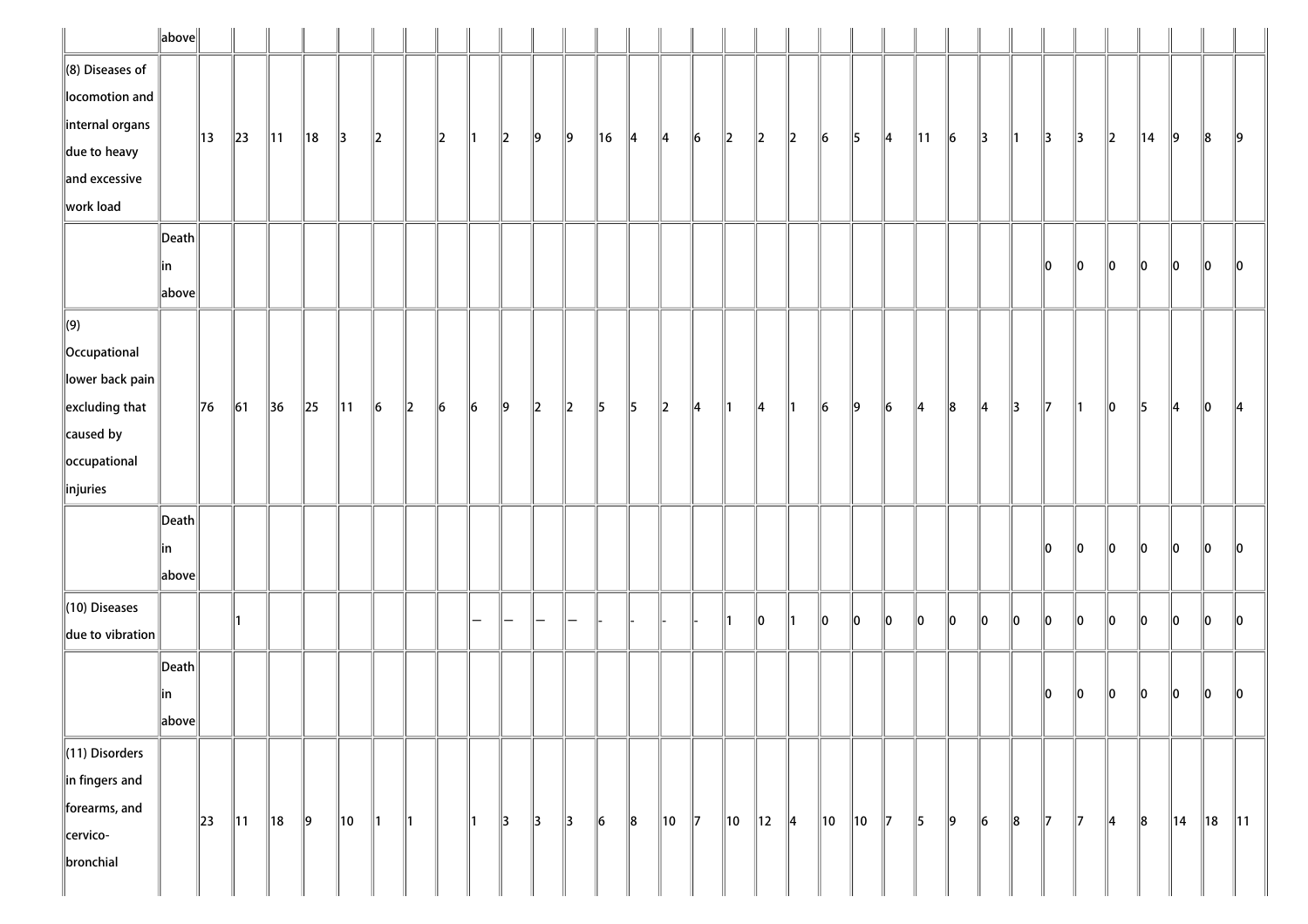| disorder                            |                                        |                |                |                |                |                |        |                |                |           |                |                |           |     |                |               |                |                |               |                |           |             |               |                |                |           |                |                |                |                          |                |                |     |                 |
|-------------------------------------|----------------------------------------|----------------|----------------|----------------|----------------|----------------|--------|----------------|----------------|-----------|----------------|----------------|-----------|-----|----------------|---------------|----------------|----------------|---------------|----------------|-----------|-------------|---------------|----------------|----------------|-----------|----------------|----------------|----------------|--------------------------|----------------|----------------|-----|-----------------|
|                                     | $\left\vert$ Death $\right\vert$       |                |                |                |                |                |        |                |                |           |                |                |           |     |                |               |                |                |               |                |           |             |               |                |                |           |                |                |                |                          |                |                |     |                 |
|                                     | in                                     |                |                |                |                |                |        |                |                |           |                |                |           |     |                |               |                |                |               |                |           |             |               |                |                |           |                | 10             | 110            | llo.                     | 10             | 10             | 10  | 10              |
|                                     | $\ $ above $\ $                        |                |                |                |                |                |        |                |                |           |                |                |           |     |                |               |                |                |               |                |           |             |               |                |                |           |                |                |                |                          |                |                |     |                 |
| $\ $ (12) Diseases                  |                                        |                |                |                |                |                |        |                |                |           |                |                |           |     |                |               |                |                |               |                |           |             |               |                |                |           |                |                |                |                          |                |                |     |                 |
| due to causes                       |                                        | 14             | $\parallel$    | 5              | $\parallel$ 3  | $\ 2\ $        | 2      | 11             |                |           | ∥1             | ∥1             | 11        | ∥4  | 14             |               | $\mathsf{I}$   | $\parallel$ 3  | ∥4            | 16             | 6         | 11          | $\parallel$ 5 | 6              | 15             | ∥1        | $\ 2\ $        | $\parallel$ 7  | 13             | $\parallel$ 1            | 18             | 16             | 8   | 16              |
| other than $(8)$                    |                                        |                |                |                |                |                |        |                |                |           |                |                |           |     |                |               |                |                |               |                |           |             |               |                |                |           |                |                |                |                          |                |                |     |                 |
| $\ $ to (11)                        |                                        |                |                |                |                |                |        |                |                |           |                |                |           |     |                |               |                |                |               |                |           |             |               |                |                |           |                |                |                |                          |                |                |     |                 |
|                                     | $\left\Vert \mathsf{Death}\right\Vert$ |                |                |                |                |                |        |                |                |           |                |                |           |     |                |               |                |                |               |                |           |             |               |                |                |           |                |                |                |                          |                |                |     |                 |
|                                     | in                                     |                |                |                |                |                |        |                |                |           |                |                |           |     |                |               |                |                |               |                |           |             |               |                |                |           |                | llo.           | llo.           | llo.                     | ll0            | ll0            | 10  | 10              |
|                                     | $\ $ above $\ $                        |                |                |                |                |                |        |                |                |           |                |                |           |     |                |               |                |                |               |                |           |             |               |                |                |           |                |                |                |                          |                |                |     |                 |
| (13) Anoxia                         |                                        |                | ∥1             | 13             | 14             | 2              | 15     | 12             | 13             | —         | -              | $\overline{}$  | —         | 11  | $\parallel$ 1  |               |                | llo.           | llo.          |                | 12        |             | 10            | 10             | 10             | 10        | $\ 2\ $        | 10             |                | $\parallel$ <sub>2</sub> | 10             | 10             | 10  | 10              |
|                                     | $\vert$ Death $\vert$                  |                |                |                |                |                |        |                |                |           |                |                |           |     |                |               |                |                |               |                |           |             |               |                |                |           |                |                |                |                          |                |                |     |                 |
|                                     | in                                     |                |                |                |                |                |        |                |                |           |                |                |           |     |                |               |                |                |               |                |           |             |               |                |                |           |                | 10             | $\parallel$ 1  | 10                       | 10             | llo            | 10  | llo             |
|                                     | $\ $ above $\ $                        |                |                |                |                |                |        |                |                |           |                |                |           |     |                |               |                |                |               |                |           |             |               |                |                |           |                |                |                |                          |                |                |     |                 |
| (14) Diseases                       |                                        |                |                |                |                |                |        |                |                |           |                |                |           |     |                |               |                |                |               |                |           |             |               |                |                |           |                |                |                |                          |                |                |     |                 |
| due to chemical                     |                                        |                |                |                |                |                |        |                |                |           |                |                |           |     |                |               |                |                |               |                |           |             |               |                |                |           |                |                |                |                          |                |                |     |                 |
| substances                          |                                        | $\parallel$ 40 | $\parallel$ 36 | 36             | $\parallel$ 34 | $\parallel$ 34 | 17     | $\parallel$ 14 | $\parallel$ 13 | 17        | $\ 9\ $        | $\vert$ 6      | $\vert$ 6 | ∥18 | $\ 8$          | ∥13           | $\parallel$ 11 | $\parallel$ 11 | $\parallel$ 5 | $\ 20\ $       | $\vert$ 6 | $\ 2\ $     | $\ 8$         | $\ 9\ $        | $\parallel$ 11 | $\vert$ 6 | $\mathbb{I}$   | $\parallel$ 3  | $\ 9\ $        | $\parallel$ 1            | $\parallel$ 10 | $\parallel$ 13 | 117 | 10              |
| $\ $ (excluding                     |                                        |                |                |                |                |                |        |                |                |           |                |                |           |     |                |               |                |                |               |                |           |             |               |                |                |           |                |                |                |                          |                |                |     |                 |
| cancer)                             |                                        |                |                |                |                |                |        |                |                |           |                |                |           |     |                |               |                |                |               |                |           |             |               |                |                |           |                |                |                |                          |                |                |     |                 |
|                                     | Death                                  |                |                |                |                |                |        |                |                |           |                |                |           |     |                |               |                |                |               |                |           |             |               |                |                |           |                |                |                |                          |                |                |     |                 |
|                                     | in                                     |                |                |                |                |                |        |                |                |           |                |                |           |     |                |               |                |                |               |                |           |             |               |                |                |           |                | 10             | 10             | llo                      | llo            | 10             | 10  | 12              |
|                                     | $\ $ above $\ $                        |                |                |                |                |                |        |                |                |           |                |                |           |     |                |               |                |                |               |                |           |             |               |                |                |           |                |                |                |                          |                |                |     |                 |
| $\Vert$ (15)                        |                                        |                |                |                |                |                |        |                |                |           |                |                |           |     |                |               |                |                |               |                |           |             |               |                |                |           |                |                |                |                          |                |                |     |                 |
| $\left\ $ Pneumoconiosis $\right\ $ |                                        |                |                |                |                |                |        |                |                |           |                |                |           |     |                |               |                |                |               |                |           |             |               |                |                |           |                |                |                |                          |                |                |     |                 |
| $\parallel$ and                     |                                        | $\parallel$ 15 | $\parallel$ 11 | $\parallel$ 15 | $\parallel$ 13 | $\parallel$ 11 | $\ 21$ | $\parallel$ 12 | $\parallel$ 9  | $\vert$ 6 | $\parallel$ 11 | $\ 14\ 14\ 22$ |           |     | $\parallel$ 16 | $\parallel$ 7 | 14   11   22   |                |               | $\parallel$ 21 | $\ 25\ $  | $\ 16\ $ 23 |               | $\parallel$ 13 | $\parallel$ 17 | $\vert$ 9 | $\parallel$ 13 | $\parallel$ 11 | $\parallel$ 12 | $\parallel$ 11           | $\parallel$ 10 | 9              | ∥8  | $\vert$ 6       |
| complications                       |                                        |                |                |                |                |                |        |                |                |           |                |                |           |     |                |               |                |                |               |                |           |             |               |                |                |           |                |                |                |                          |                |                |     |                 |
| $\ $ (only absent)                  |                                        |                |                |                |                |                |        |                |                |           |                |                |           |     |                |               |                |                |               |                |           |             |               |                |                |           |                |                |                |                          |                |                |     |                 |
| (16) Diseases                       |                                        |                |                |                |                |                |        |                |                |           |                |                |           |     |                |               |                |                |               |                |           |             |               |                |                |           |                |                |                |                          |                |                |     |                 |
| $\parallel$ due to                  |                                        | $\parallel$ 45 | $\parallel$ 24 | 59             | $\parallel$ 46 | $\parallel$ 51 | 12     |                | 16             | 12        |                | 12             | 12        | 52  | 13             |               | 8              | $\vert$ 6      | 16            | 15             | 19        |             |               |                |                |           | 13             | $\parallel$ 13 | ∥10            | 6                        | $\parallel$ 12 | $\parallel$ 18 | 8   | $\parallel$ 198 |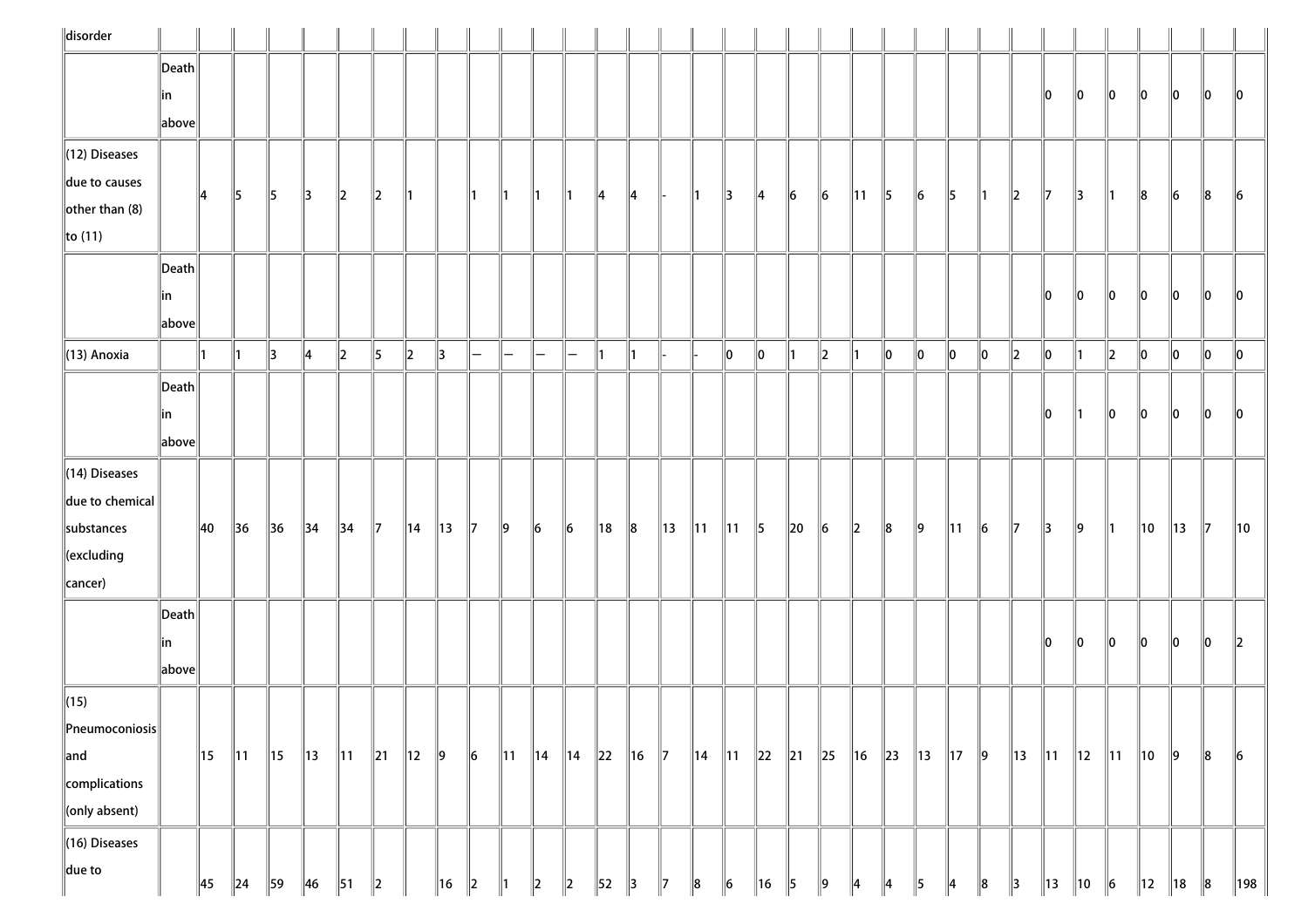| $\ $ pathogenic                 |                       |   |  |  |  |                          |   |               |   |  |  |    |                 |               |      |               |         |         |               |     |     |         |         |         |         |         |         |               |
|---------------------------------|-----------------------|---|--|--|--|--------------------------|---|---------------|---|--|--|----|-----------------|---------------|------|---------------|---------|---------|---------------|-----|-----|---------|---------|---------|---------|---------|---------|---------------|
| $\sqrt{\frac{1}{10}}$ organisms |                       |   |  |  |  |                          |   |               |   |  |  |    |                 |               |      |               |         |         |               |     |     |         |         |         |         |         |         |               |
|                                 | $\ $ Death $\ $       |   |  |  |  |                          |   |               |   |  |  |    |                 |               |      |               |         |         |               |     |     |         |         |         |         |         |         |               |
|                                 | in                    |   |  |  |  |                          |   |               |   |  |  |    |                 |               |      |               |         |         |               |     |     | 10      | $\ 0\ $ | $\ 0\ $ | 10      | 10      | $\ 0\ $ | $\parallel$ 5 |
|                                 | $\ $ above $\ $       |   |  |  |  |                          |   |               |   |  |  |    |                 |               |      |               |         |         |               |     |     |         |         |         |         |         |         |               |
| $\ $ (16)-2                     |                       |   |  |  |  |                          |   |               |   |  |  |    |                 |               |      |               |         |         |               |     |     |         |         |         |         |         |         |               |
| Occupational                    |                       |   |  |  |  |                          |   |               |   |  |  |    |                 |               |      |               |         |         |               |     |     |         |         |         |         |         |         |               |
| Diseases due to                 |                       |   |  |  |  |                          |   |               |   |  |  |    |                 |               |      |               |         |         |               |     |     |         |         |         |         |         |         |               |
| COVID-19 in                     |                       |   |  |  |  |                          |   |               |   |  |  |    |                 |               |      |               |         |         |               |     |     |         |         |         |         |         |         | $\ 187$       |
| above in above                  |                       |   |  |  |  |                          |   |               |   |  |  |    |                 |               |      |               |         |         |               |     |     |         |         |         |         |         |         |               |
| pathogenic                      |                       |   |  |  |  |                          |   |               |   |  |  |    |                 |               |      |               |         |         |               |     |     |         |         |         |         |         |         |               |
| $\left\Vert$ organisms          |                       |   |  |  |  |                          |   |               |   |  |  |    |                 |               |      |               |         |         |               |     |     |         |         |         |         |         |         |               |
|                                 | $\ $ Death $\ $       |   |  |  |  |                          |   |               |   |  |  |    |                 |               |      |               |         |         |               |     |     |         |         |         |         |         |         |               |
|                                 | ∥in                   |   |  |  |  |                          |   |               |   |  |  |    |                 |               |      |               |         |         |               |     |     |         |         |         |         |         |         | 15            |
|                                 | $\ $ above $\ $       |   |  |  |  |                          |   |               |   |  |  |    |                 |               |      |               |         |         |               |     |     |         |         |         |         |         |         |               |
| $\ $ (17) Cancer due            |                       |   |  |  |  |                          |   |               |   |  |  |    |                 |               |      |               |         |         |               |     |     |         |         |         |         |         |         |               |
| to ionizing                     |                       |   |  |  |  |                          |   |               |   |  |  | 10 | $\mathsf{I}$ lo | 10            | 10   | 10            | $\ 0\ $ | 10      | 10            | llo | 10  | $\ 0\ $ | 10      | 10      | 10      | 10      | 10      | $\parallel$ 0 |
| radiation                       |                       |   |  |  |  |                          |   |               |   |  |  |    |                 |               |      |               |         |         |               |     |     |         |         |         |         |         |         |               |
|                                 | $\ $ Death $\ $       |   |  |  |  |                          |   |               |   |  |  |    |                 |               |      |               |         |         |               |     |     |         |         |         |         |         |         |               |
|                                 |                       |   |  |  |  |                          |   |               |   |  |  |    |                 |               |      |               |         |         |               |     |     | 10      | $\ 0\ $ | $\ 0\ $ | $\ 0\ $ | 10      | $\ 0\ $ |               |
|                                 | in<br>$\ $ above $\ $ |   |  |  |  |                          |   |               |   |  |  |    |                 |               |      |               |         |         |               |     |     |         |         |         |         |         |         | $\parallel$ 0 |
|                                 |                       |   |  |  |  |                          |   |               |   |  |  |    |                 |               |      |               |         |         |               |     |     |         |         |         |         |         |         |               |
| $\parallel$ (18) Cancer due     |                       |   |  |  |  |                          |   |               |   |  |  |    |                 |               |      |               |         |         |               |     |     |         |         |         |         |         |         |               |
| to chemical                     |                       |   |  |  |  |                          |   |               |   |  |  | 10 | $\mathsf{I}$ lo | 110           | llo. | $\parallel$ 1 | 10      | llo     | $\parallel$ 1 | llo | llo | 11      | 10      | llo     | 10      | 10      | 10      | $ 0\rangle$   |
| substances                      |                       |   |  |  |  |                          |   |               |   |  |  |    |                 |               |      |               |         |         |               |     |     |         |         |         |         |         |         |               |
|                                 | $\ $ Death $\ $       |   |  |  |  |                          |   |               |   |  |  |    |                 |               |      |               |         |         |               |     |     |         |         |         |         |         |         |               |
|                                 | in                    |   |  |  |  |                          |   |               |   |  |  |    |                 |               |      |               |         |         |               |     |     | 10      | $\ 0\ $ | 10      | 10      | 10      | $\ 0\ $ | $ 0\rangle$   |
|                                 | $\ $ above $\ $       |   |  |  |  |                          |   |               |   |  |  |    |                 |               |      |               |         |         |               |     |     |         |         |         |         |         |         |               |
| $\ $ (19) Cancer due            |                       |   |  |  |  |                          |   |               |   |  |  |    |                 |               |      |               |         |         |               |     |     |         |         |         |         |         |         |               |
| to causes other                 |                       | 2 |  |  |  | $\overline{\phantom{0}}$ | — | $\overline{}$ | - |  |  | 10 | $\parallel$ 0   | $\parallel$ 0 | 10   | 10            | $\ 0\ $ | $\ 0\ $ | 10            | 10  | 10  | $\ 0\ $ | $\ 0\ $ | $\ 0\ $ | 10      | $\ 0\ $ | $\ 0\ $ | $\ 0\ $       |
| than $(17)$ and                 |                       |   |  |  |  |                          |   |               |   |  |  |    |                 |               |      |               |         |         |               |     |     |         |         |         |         |         |         |               |
|                                 |                       |   |  |  |  |                          |   |               |   |  |  |    |                 |               |      |               |         |         |               |     |     |         |         |         |         |         |         |               |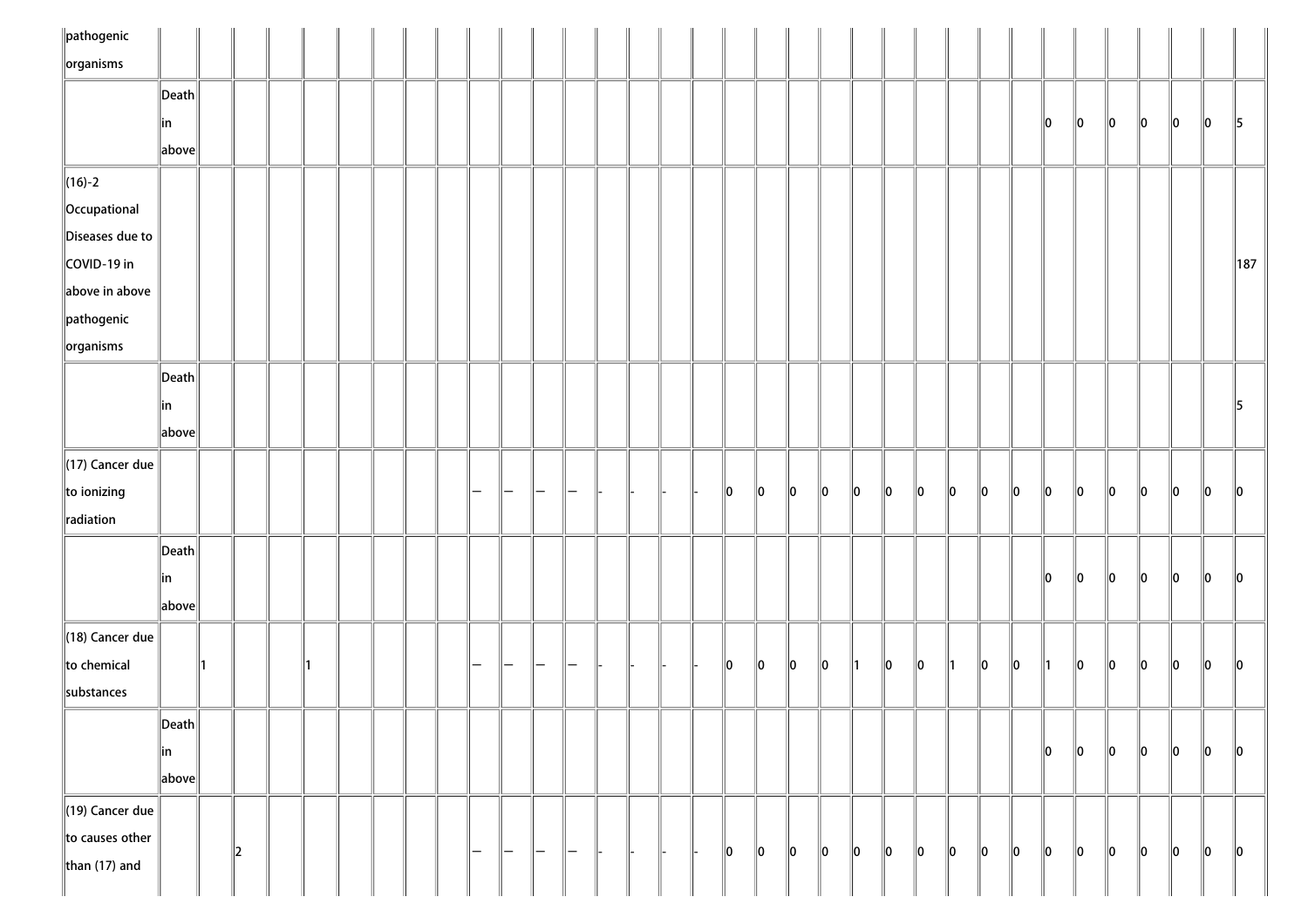| $\ $ (18)                                   |                 |             |             |     |     |    |    |                          |               |               |               |              |  |           |  |                                                        |  |  |               |               |               |                |                |               |         |
|---------------------------------------------|-----------------|-------------|-------------|-----|-----|----|----|--------------------------|---------------|---------------|---------------|--------------|--|-----------|--|--------------------------------------------------------|--|--|---------------|---------------|---------------|----------------|----------------|---------------|---------|
|                                             | $\ $ Death $\ $ |             |             |     |     |    |    |                          |               |               |               |              |  |           |  |                                                        |  |  |               |               |               |                |                |               |         |
|                                             | ∥in             |             |             |     |     |    |    |                          |               |               |               |              |  |           |  |                                                        |  |  | 10            | 10            | $\parallel$ 0 | 10             | 10             | 10            | 10      |
|                                             | $\ $ above $\ $ |             |             |     |     |    |    |                          |               |               |               |              |  |           |  |                                                        |  |  |               |               |               |                |                |               |         |
| $\parallel$ (20)                            |                 |             |             |     |     |    |    |                          |               |               |               |              |  |           |  |                                                        |  |  |               |               |               |                |                |               |         |
| Cerebrovascular                             |                 |             |             |     |     |    |    |                          |               |               |               |              |  |           |  |                                                        |  |  |               |               |               |                |                |               |         |
| disease, heart                              |                 |             |             |     |     |    |    |                          |               |               |               |              |  |           |  |                                                        |  |  | 19            | $\parallel$ 9 | $\vert$ 6     | $\parallel$ 17 | $\parallel$ 11 | $\parallel$ 5 | 5       |
| disease, etc.                               |                 |             |             |     |     |    |    |                          |               |               |               |              |  |           |  |                                                        |  |  |               |               |               |                |                |               |         |
| $\ $ due to                                 |                 |             |             |     |     |    |    |                          |               |               |               |              |  |           |  |                                                        |  |  |               |               |               |                |                |               |         |
| $\ $ overwork                               |                 |             |             |     |     |    |    |                          |               |               |               |              |  |           |  |                                                        |  |  |               |               |               |                |                |               |         |
|                                             | $\ $ Death $\ $ |             |             |     |     |    |    |                          |               |               |               |              |  |           |  |                                                        |  |  |               |               |               |                |                |               |         |
|                                             | ∥in             |             |             |     |     |    |    |                          |               |               |               |              |  |           |  |                                                        |  |  | 15            | 5             | $\parallel$ 3 | 17             | 6              | $\ 2\ $       |         |
|                                             | above           |             |             |     |     |    |    |                          |               |               |               |              |  |           |  |                                                        |  |  |               |               |               |                |                |               |         |
| $\ $ (21) Mental                            |                 |             |             |     |     |    |    |                          |               |               |               |              |  |           |  |                                                        |  |  |               |               |               |                |                |               |         |
| disorder due to                             |                 |             |             |     |     |    |    |                          |               |               |               |              |  |           |  |                                                        |  |  |               |               |               |                |                |               |         |
| serious                                     |                 |             |             |     |     |    |    |                          |               |               |               |              |  |           |  |                                                        |  |  | 15            | $\mathbb{I}$  | $\parallel$ 3 | $\parallel$ 11 | $\vert$ 6      | ∥9            | ∥9      |
| $\left\ $ occupational                      |                 |             |             |     |     |    |    |                          |               |               |               |              |  |           |  |                                                        |  |  |               |               |               |                |                |               |         |
| $\left\ $ psychological                     |                 |             |             |     |     |    |    |                          |               |               |               |              |  |           |  |                                                        |  |  |               |               |               |                |                |               |         |
| burden                                      |                 |             |             |     |     |    |    |                          |               |               |               |              |  |           |  |                                                        |  |  |               |               |               |                |                |               |         |
|                                             | $\ $ Death $\ $ |             |             |     |     |    |    |                          |               |               |               |              |  |           |  |                                                        |  |  |               |               |               |                |                |               |         |
|                                             | ∥in             |             |             |     |     |    |    |                          |               |               |               |              |  |           |  |                                                        |  |  | 14            | ∥4            | $\ 2\ $       | 13             |                |               | 10      |
|                                             | above           |             |             |     |     |    |    |                          |               |               |               |              |  |           |  |                                                        |  |  |               |               |               |                |                |               |         |
| $(22)$ Other                                |                 |             |             |     |     |    |    |                          |               |               |               |              |  |           |  |                                                        |  |  |               |               |               |                |                |               |         |
| diseases                                    |                 |             |             |     |     |    |    |                          |               |               |               |              |  |           |  |                                                        |  |  |               |               |               |                |                |               |         |
| $\left\Vert$ evidently due to $\right\Vert$ |                 | $\parallel$ | $\parallel$ | ∥з. | 11. | ∥1 | ∥1 | $\overline{\phantom{0}}$ | $\parallel$ 1 | $\parallel$ 1 | $\parallel$ 2 | $\ 4\ $ 13 7 |  | $\vert$ 6 |  | 20   12   20   11   11   16   17   26   13   6   3   5 |  |  |               |               |               | $\ 8$          | $\ 22\ 16\ 5$  |               |         |
| occupational                                |                 |             |             |     |     |    |    |                          |               |               |               |              |  |           |  |                                                        |  |  |               |               |               |                |                |               |         |
| causes                                      |                 |             |             |     |     |    |    |                          |               |               |               |              |  |           |  |                                                        |  |  |               |               |               |                |                |               |         |
|                                             | $\ $ Death $\ $ |             |             |     |     |    |    |                          |               |               |               |              |  |           |  |                                                        |  |  |               |               |               |                |                |               |         |
|                                             | ∥in             |             |             |     |     |    |    |                          |               |               |               |              |  |           |  |                                                        |  |  | $\parallel$ 2 | $\ 0\ $       | $\ 0\ $       | 10             | 10             | ∥1            | $\ 0\ $ |
|                                             | $\ $ above $\ $ |             |             |     |     |    |    |                          |               |               |               |              |  |           |  |                                                        |  |  |               |               |               |                |                |               |         |
|                                             |                 |             |             |     |     |    |    |                          |               |               |               |              |  |           |  |                                                        |  |  |               |               |               |                |                |               |         |